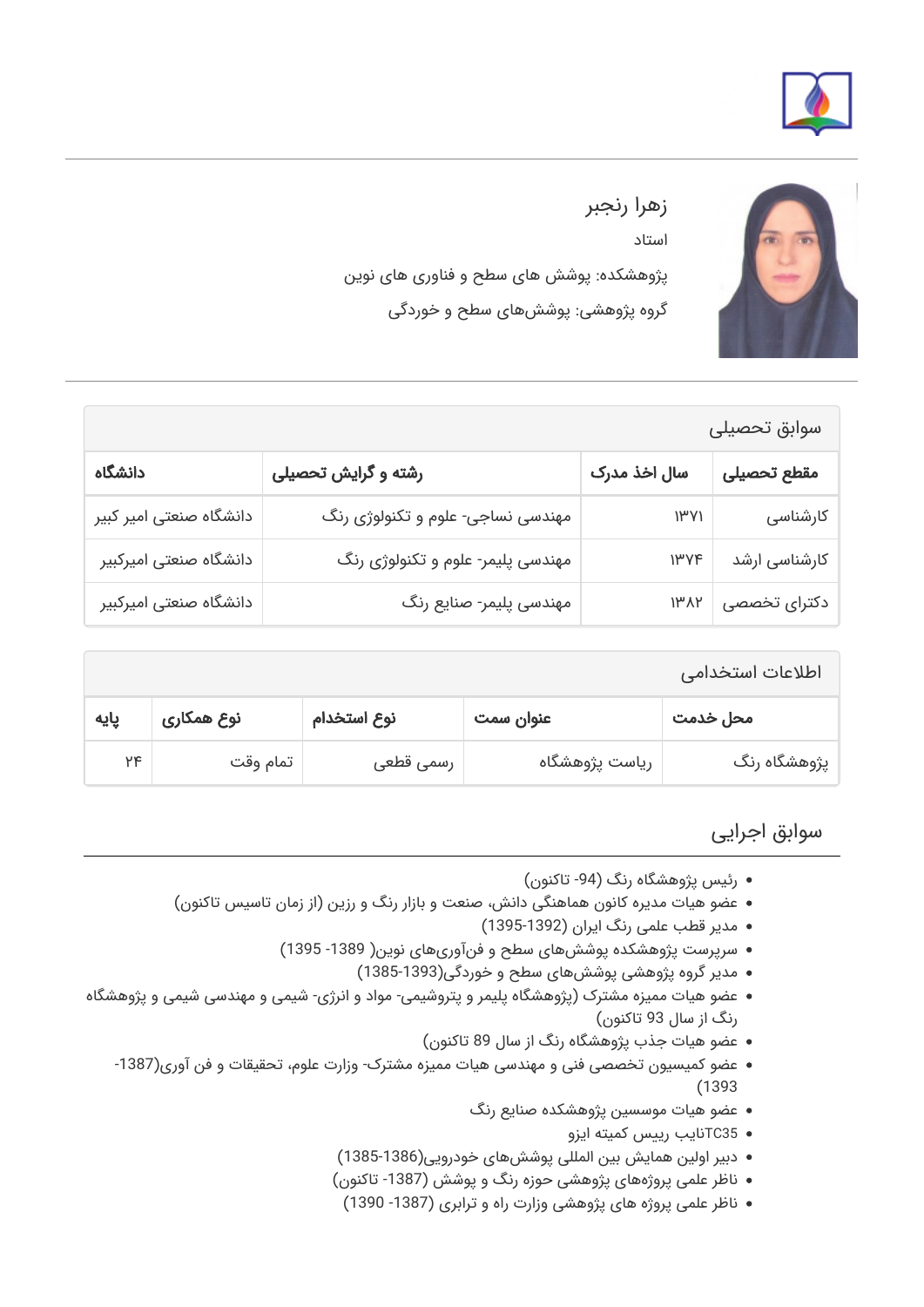- Material Science and Engineering -Langmuir- Progress in organic Coatings مجله علمی داور
	- Progress in Color, Colorants and Coatings- PCCC مجله تحریریه هیات عضو
		- عضو هیات تحریریه مجله علمی پژوهشی علوم و فنآوری رنگ
			- عضو هیات تحریریه مجله علمی- ترویجی دنیای رنگ
			- مدیریت کتابخانه و مرکز اسناد به مدت سه سال (1380-1377)

جوایز و تقدیر نامه ها

.1 کسب جایزه زنان در علم (1396) .2 کسب عنوان هیات علمی نمونه (1396) .3 کسب جایزه بهترین مدیر موسسه آموزشی/پژوهشی در سال 2016 از طرف انجمن تجارت اروپا (EBA( .4 استاد نمونه کشوری (1393) .5 پژوهشگر برتر استان تهران (1386) .6 عضو هیئت علمی نمونه در سالهای 1385 و 1386 و 1391 .7 برنده لوح جدیت در کار (1386) .8 اولین دانش آموخته دکتری رنگ در کشور(1382) .9 رتبه اول دانش آموختگان دانشکده مهندسی پلیمر – دانشگاه صنعتی امیرکبیر(1374) .10 رتبه اول آزمون ورودی کارشناسی ارشد مهندسی صنایع رنگ1372- .11 دانش آموخته ممتاز دوره کارشناسی - دانشگاه صنعتی امیرکبیر1371

موضوعات تدریس تخصصی

- درس مهندسی خوردگی در روکش های سطح- دوره کارشناسی ارشد- پژوهشگاه رنگ (-1386 تاکنون)
	- درس تخریب پوشش های سطح- دوره کارشناسی ارشد- پژوهشگاه علوم و فن آوری رنگ
		- مطالب ویژه- 1390 و 1391

کارگاه ها

- سخنرانی کلیدی در کنفرانس بین المللی رنگ و پوشش (۲۰۲۱ICCC(, مهر ماه ۱۴۰۰
- سخنرانی کلیدی در چهاردهمین سمینار بین المللی علوم و تکنولوژی پلیمر (۱۳۹۸ ,(۲۰۲۰ISPST
- سخنرانی کلیدی در پنجمین کنرفانس بین المللی رنگ های ترافیکی، خط کشی و ایمنی راهها و معابر، آذر ماه ۱۳۹۷
	- دبیر اولین همایش بین المللی پوشش های خودرویی (۱۳۸۶-۱۳۸۵)

همایش ها و کنفرانس ها

- عضویت در هیات علمی و اجرایی اولین همایش ملی مواد رنگزا، محیط زیست و توسعه پایدار، آذرماه ۱۳۹۷

-عضویت در کمیته علمی پنجمین همایش ملی رنگ های ترافیکی، خط کشی وایمنی راهها و معابر، آذرماه ۱۳۹۷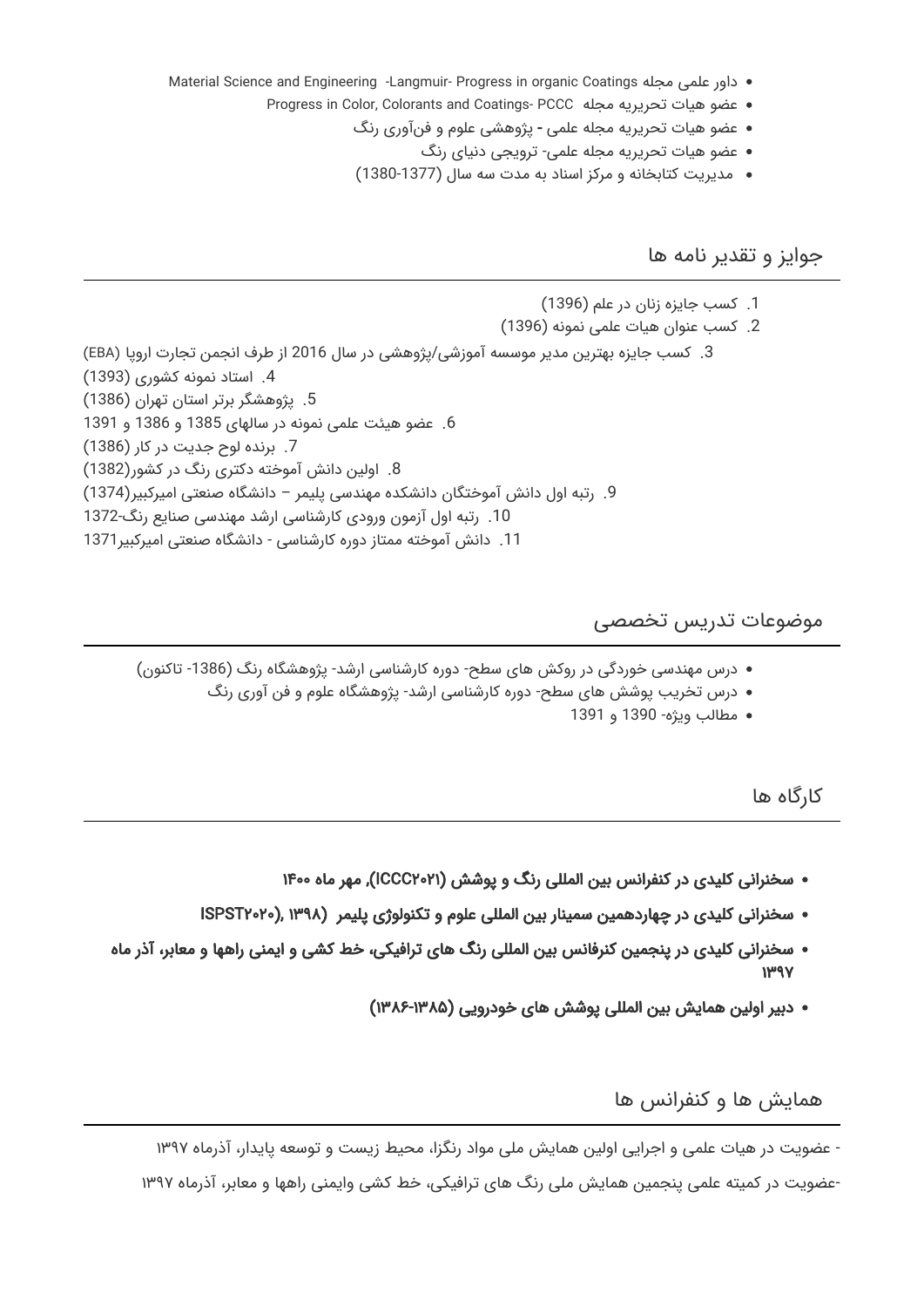## عضویت در هیات تحریریه مجلات علمی و پژوهشی

- Material Science and Engineering -Langmuir- Progress in organic Coatings مجله علمی داور
	- مدیر مسئول و عضو هیات تحریریه مجله PCCC -Coatings and Colorants ,Color in Progress
		- مدیر مسئول و عضو هیات تحریریه مجله علمی پژوهشی علوم و فنآوری رنگ
			- مدیر مسئول و عضو هیات تحریریه مجله علمی- ترویجی دنیای رنگ

مقالات در همایش ها

.۱ [شادی منتظری , زهرا رنجبر , سعید رستگار،بررسی تاثیر دوام چسبندگی بر رفتار ضد خوردگی پوششهای اپوکسی](https://faculty.icrc.ac.ir/zahra-ranjbar/fa/articlesInConferences/103/%D8%A8%D8%B1%D8%B1%D8%B3%DB%8C-%D8%AA%D8%A7%D8%AB%DB%8C%D8%B1-%D8%AF%D9%88%D8%A7%D9%85-%DA%86%D8%B3%D8%A8%D9%86%D8%AF%DA%AF%DB%8C-%D8%A8%D8%B1-%D8%B1%D9%81%D8%AA%D8%A7%D8%B1-%D8%B6%D8%AF-%D8%AE%D9%88%D8%B1%D8%AF%DA%AF%DB%8C-%D9%BE%D9%88%D8%B4%D8%B4%D9%87%D8%A7%DB%8C-%D8%A7%D9%BE%D9%88%DA%A9%D8%B3%DB%8C-%D8%A8%D9%87-%D8%B1%D9%88%D8%B4-%D8%B7%DB%8C%D9%81-%D8%B3%D9%86%D8%AC%DB%8C-%D8%A7%D9%85%D9%BE%D8%AF%D8%A7%D9%86%D8%B3-%D8%A7%D9%84%DA%A9%D8%AA%D8%B1%D9%88%D8%B4%D9%85%DB%8C%D8%A7%DB%8C%DB%8C-eis-) [به روش طیف سنجی امپدانس الکتروشمیایی \(EIS\(،نوزدهمین کنگره ملی خوردگی۲۵، ۰۱ .۱۳۹۹](https://faculty.icrc.ac.ir/zahra-ranjbar/fa/articlesInConferences/103/%D8%A8%D8%B1%D8%B1%D8%B3%DB%8C-%D8%AA%D8%A7%D8%AB%DB%8C%D8%B1-%D8%AF%D9%88%D8%A7%D9%85-%DA%86%D8%B3%D8%A8%D9%86%D8%AF%DA%AF%DB%8C-%D8%A8%D8%B1-%D8%B1%D9%81%D8%AA%D8%A7%D8%B1-%D8%B6%D8%AF-%D8%AE%D9%88%D8%B1%D8%AF%DA%AF%DB%8C-%D9%BE%D9%88%D8%B4%D8%B4%D9%87%D8%A7%DB%8C-%D8%A7%D9%BE%D9%88%DA%A9%D8%B3%DB%8C-%D8%A8%D9%87-%D8%B1%D9%88%D8%B4-%D8%B7%DB%8C%D9%81-%D8%B3%D9%86%D8%AC%DB%8C-%D8%A7%D9%85%D9%BE%D8%AF%D8%A7%D9%86%D8%B3-%D8%A7%D9%84%DA%A9%D8%AA%D8%B1%D9%88%D8%B4%D9%85%DB%8C%D8%A7%DB%8C%DB%8C-eis-)

.۲ [زهرا اشرافی تفرشی، ندا اسفندیاری، زهرا رنجبر،بهینه سازی سنتز نقاط کربنی فلورسنت کیتوسان به منظور](https://faculty.icrc.ac.ir/zahra-ranjbar/fa/articlesInConferences/105/%D8%A8%D9%87%DB%8C%D9%86%D9%87-%D8%B3%D8%A7%D8%B2%DB%8C-%D8%B3%D9%86%D8%AA%D8%B2-%D9%86%D9%82%D8%A7%D8%B7-%DA%A9%D8%B1%D8%A8%D9%86%DB%8C-%D9%81%D9%84%D9%88%D8%B1%D8%B3%D9%86%D8%AA-%DA%A9%DB%8C%D8%AA%D9%88%D8%B3%D8%A7%D9%86-%D8%A8%D9%87-%D9%85%D9%86%D8%B8%D9%88%D8%B1-%D8%AA%D8%B5%D9%88%DB%8C%D8%B1%D8%A8%D8%B1%D8%AF%D8%A7%D8%B1%DB%8C-%D8%B3%D9%84%D9%88%D9%84%DB%8C) [تصویربرداری سلولی،بیست و یکمین کنگره ملی و نهمین کنگره بین المللی زیست شناسی ایران.۲۰۲۱،](https://faculty.icrc.ac.ir/zahra-ranjbar/fa/articlesInConferences/105/%D8%A8%D9%87%DB%8C%D9%86%D9%87-%D8%B3%D8%A7%D8%B2%DB%8C-%D8%B3%D9%86%D8%AA%D8%B2-%D9%86%D9%82%D8%A7%D8%B7-%DA%A9%D8%B1%D8%A8%D9%86%DB%8C-%D9%81%D9%84%D9%88%D8%B1%D8%B3%D9%86%D8%AA-%DA%A9%DB%8C%D8%AA%D9%88%D8%B3%D8%A7%D9%86-%D8%A8%D9%87-%D9%85%D9%86%D8%B8%D9%88%D8%B1-%D8%AA%D8%B5%D9%88%DB%8C%D8%B1%D8%A8%D8%B1%D8%AF%D8%A7%D8%B1%DB%8C-%D8%B3%D9%84%D9%88%D9%84%DB%8C)

.۳ [معرفی روش سنتز ساده نقاط کربنی فلوئورسنت و بررسی سمیت آنها،همایش ملی مواد رنگزا، محیط زیست و](https://faculty.icrc.ac.ir/zahra-ranjbar/fa/articlesInConferences/39/%D9%85%D8%B9%D8%B1%D9%81%DB%8C-%D8%B1%D9%88%D8%B4-%D8%B3%D9%86%D8%AA%D8%B2-%D8%B3%D8%A7%D8%AF%D9%87-%D9%86%D9%82%D8%A7%D8%B7-%DA%A9%D8%B1%D8%A8%D9%86%DB%8C-%D9%81%D9%84%D9%88%D8%A6%D9%88%D8%B1%D8%B3%D9%86%D8%AA-%D9%88-%D8%A8%D8%B1%D8%B1%D8%B3%DB%8C-%D8%B3%D9%85%DB%8C%D8%AA-%D8%A2%D9%86%D9%87%D8%A7) [توسعه پایدار۲۰۱۸، ۱۲ .۰۵](https://faculty.icrc.ac.ir/zahra-ranjbar/fa/articlesInConferences/39/%D9%85%D8%B9%D8%B1%D9%81%DB%8C-%D8%B1%D9%88%D8%B4-%D8%B3%D9%86%D8%AA%D8%B2-%D8%B3%D8%A7%D8%AF%D9%87-%D9%86%D9%82%D8%A7%D8%B7-%DA%A9%D8%B1%D8%A8%D9%86%DB%8C-%D9%81%D9%84%D9%88%D8%A6%D9%88%D8%B1%D8%B3%D9%86%D8%AA-%D9%88-%D8%A8%D8%B1%D8%B1%D8%B3%DB%8C-%D8%B3%D9%85%DB%8C%D8%AA-%D8%A2%D9%86%D9%87%D8%A7)

.۴ [استخراج ماده رنگزای فلورسنت از پیش ماده فنولی گیاهی،همایش ملی مواد رنگزا، محیط زیست و توسعه](https://faculty.icrc.ac.ir/zahra-ranjbar/fa/articlesInConferences/40/%D8%A7%D8%B3%D8%AA%D8%AE%D8%B1%D8%A7%D8%AC-%D9%85%D8%A7%D8%AF%D9%87-%D8%B1%D9%86%DA%AF%D8%B2%D8%A7%DB%8C-%D9%81%D9%84%D9%88%D8%B1%D8%B3%D9%86%D8%AA-%D8%A7%D8%B2-%D9%BE%DB%8C%D8%B4-%D9%85%D8%A7%D8%AF%D9%87-%D9%81%D9%86%D9%88%D9%84%DB%8C-%DA%AF%DB%8C%D8%A7%D9%87%DB%8C) پایدار، ۲۰۱۸ تا ۵۰.

.۵ [زهرا رنجبر،پوشش های ترافیکی و محیط زیست،پنجمین همایش ملی رنگ های ترافیکی، خط کشی و ایمنی](https://faculty.icrc.ac.ir/zahra-ranjbar/fa/articlesInConferences/38/%D9%BE%D9%88%D8%B4%D8%B4-%D9%87%D8%A7%DB%8C-%D8%AA%D8%B1%D8%A7%D9%81%DB%8C%DA%A9%DB%8C-%D9%88-%D9%85%D8%AD%DB%8C%D8%B7-%D8%B2%DB%8C%D8%B3%D8%AA) [راهها و معابر۲۰۱۸، ۱۲ .۰۴](https://faculty.icrc.ac.ir/zahra-ranjbar/fa/articlesInConferences/38/%D9%BE%D9%88%D8%B4%D8%B4-%D9%87%D8%A7%DB%8C-%D8%AA%D8%B1%D8%A7%D9%81%DB%8C%DA%A9%DB%8C-%D9%88-%D9%85%D8%AD%DB%8C%D8%B7-%D8%B2%DB%8C%D8%B3%D8%AA)

[M. Bakhtiari , Z. Ranjbar , H. Yari ,Hydrophobicity of the Modified Cerium Oxide Nanoparticles](https://faculty.icrc.ac.ir/zahra-ranjbar/fa/articlesInConferences/119/hydrophobicity-of-the-modified-cerium-oxide-nanoparticles) .6 [.,The 8th Internatinal Color & CoatingCongress \(ICCC2021\) ,Oct2021](https://faculty.icrc.ac.ir/zahra-ranjbar/fa/articlesInConferences/119/hydrophobicity-of-the-modified-cerium-oxide-nanoparticles)

[Ra'na Rafiei, Zahra Ranjbar , Hossein Yari ,Highly Durable Superhydrophobicity by Tunning](https://faculty.icrc.ac.ir/zahra-ranjbar/fa/articlesInConferences/120/highly-durable-superhydrophobicity-by-tunning-coating-preparation-process) .7 [Coating Preparation process ,The 8th Internatinal Color & CoatingCongress \(ICCC2021\)](https://faculty.icrc.ac.ir/zahra-ranjbar/fa/articlesInConferences/120/highly-durable-superhydrophobicity-by-tunning-coating-preparation-process) [.,Oct2021](https://faculty.icrc.ac.ir/zahra-ranjbar/fa/articlesInConferences/120/highly-durable-superhydrophobicity-by-tunning-coating-preparation-process)

[M. Haghi, Z. Ranjbar, H. Kazemian ,Electrodeposition behavior and Yellowing resistance of](https://faculty.icrc.ac.ir/zahra-ranjbar/fa/articlesInConferences/121/electrodeposition-behavior-and-yellowing-resistance-of-silanol-modified-acrylic-electrocoating) .8 [silanol modified acrylic electrocoating ,The 8th Internatinal Color & CoatingCongress \(ICCC2021\)](https://faculty.icrc.ac.ir/zahra-ranjbar/fa/articlesInConferences/121/electrodeposition-behavior-and-yellowing-resistance-of-silanol-modified-acrylic-electrocoating) [.,Oct2021](https://faculty.icrc.ac.ir/zahra-ranjbar/fa/articlesInConferences/121/electrodeposition-behavior-and-yellowing-resistance-of-silanol-modified-acrylic-electrocoating)

[M. Bakhtiari , Z. Ranjbar , H. Yari ,Durability enhancement of superhydrophobic silica coating](https://faculty.icrc.ac.ir/zahra-ranjbar/fa/articlesInConferences/122/durability-enhancement-of-superhydrophobic-silica-coating-by-ethylurea) .9 [.by Ethylurea ,The 8th Internatinal Color & CoatingCongress \(ICCC2021\) ,Oct2021](https://faculty.icrc.ac.ir/zahra-ranjbar/fa/articlesInConferences/122/durability-enhancement-of-superhydrophobic-silica-coating-by-ethylurea)

[D. Pourhadadi ,& Z. Ranjbar ,Lead toxicity in architectural paints ,The 8th Internatinal Color &](https://faculty.icrc.ac.ir/zahra-ranjbar/fa/articlesInConferences/118/lead-toxicity-in-architectural-paints) .10 [.CoatingCongress \(ICCC2021\) ,Oct 2021](https://faculty.icrc.ac.ir/zahra-ranjbar/fa/articlesInConferences/118/lead-toxicity-in-architectural-paints)

[Ranjbar, Z., Montazeri, Sh., and Kaviani, M ,Thermal behavior of a Hollow Glass Microspheres](https://faculty.icrc.ac.ir/zahra-ranjbar/fa/articlesInConferences/107/thermal-behavior-of-a-hollow-glass-microspheres-composite-coating) .11 [Composite Coating ,The 7th International Conference on Composites: Characterization,](https://faculty.icrc.ac.ir/zahra-ranjbar/fa/articlesInConferences/107/thermal-behavior-of-a-hollow-glass-microspheres-composite-coating) [.Fabrication and Application \(CCFA-7\) ,7 12 2020](https://faculty.icrc.ac.ir/zahra-ranjbar/fa/articlesInConferences/107/thermal-behavior-of-a-hollow-glass-microspheres-composite-coating)

[Ra'na Rafiei Hashjin, Zahra Ranjbar, Hossein Yari ,Theoretical and Experimental Investigation](https://faculty.icrc.ac.ir/zahra-ranjbar/fa/articlesInConferences/35/theoretical-and-experimental-investigation-of-electrical-conductivity-behavior-of-epoxy-graphene-coatings) .12 [of Electrical Conductivity Behavior of Epoxy/ Graphene Coatings ,European Technical Coatings](https://faculty.icrc.ac.ir/zahra-ranjbar/fa/articlesInConferences/35/theoretical-and-experimental-investigation-of-electrical-conductivity-behavior-of-epoxy-graphene-coatings) [.Congress \(ETCC 2018\) ,2018 06 26](https://faculty.icrc.ac.ir/zahra-ranjbar/fa/articlesInConferences/35/theoretical-and-experimental-investigation-of-electrical-conductivity-behavior-of-epoxy-graphene-coatings)

[European Technical Coatings Congress \(ETCC 2018\) ,Evaluating The Effect of Graphene](https://faculty.icrc.ac.ir/zahra-ranjbar/fa/articlesInConferences/36/evaluating-the-effect-of-graphene-dispertion-on-thermal-conductivity-of-waterborne-acrylic-coats-b.nazari-z.-ranjbar) .13 [Dispertion on Thermal Conductivity of Waterborne Acrylic Coats B.Nazari, Z. Ranjbar ,European](https://faculty.icrc.ac.ir/zahra-ranjbar/fa/articlesInConferences/36/evaluating-the-effect-of-graphene-dispertion-on-thermal-conductivity-of-waterborne-acrylic-coats-b.nazari-z.-ranjbar) [.Technical Coatings Congress \(ETCC 2018\) ,2018 06 26](https://faculty.icrc.ac.ir/zahra-ranjbar/fa/articlesInConferences/36/evaluating-the-effect-of-graphene-dispertion-on-thermal-conductivity-of-waterborne-acrylic-coats-b.nazari-z.-ranjbar)

[Amir Rezvani Moghaddam, Milad Kamkar, Zahra Ranjbar, Uttandaraman Sundarararj, Ali](https://faculty.icrc.ac.ir/zahra-ranjbar/fa/articlesInConferences/37/effect-of-low-functionalized-graphene-oxide-on-the-rheological-and-electrical-properties-of-water-based-epoxy-coatings) .14 [Jannesari ,Effect of low-functionalized graphene oxide on the rheological and electrical](https://faculty.icrc.ac.ir/zahra-ranjbar/fa/articlesInConferences/37/effect-of-low-functionalized-graphene-oxide-on-the-rheological-and-electrical-properties-of-water-based-epoxy-coatings) [properties of water-based epoxy coatings ,13th International Seminar on Polymer Science and](https://faculty.icrc.ac.ir/zahra-ranjbar/fa/articlesInConferences/37/effect-of-low-functionalized-graphene-oxide-on-the-rheological-and-electrical-properties-of-water-based-epoxy-coatings) [.Technology \(ISPST2018\) ,2018 06 26](https://faculty.icrc.ac.ir/zahra-ranjbar/fa/articlesInConferences/37/effect-of-low-functionalized-graphene-oxide-on-the-rheological-and-electrical-properties-of-water-based-epoxy-coatings)

[Zahra Ranjbar ,Antiviral Coatings ,14th International Seminar on Polymer Science and](https://faculty.icrc.ac.ir/zahra-ranjbar/fa/articlesInConferences/102/antiviral-coatings) .15 [.Technology \(ISPST 2020\) ,12 11 2020](https://faculty.icrc.ac.ir/zahra-ranjbar/fa/articlesInConferences/102/antiviral-coatings)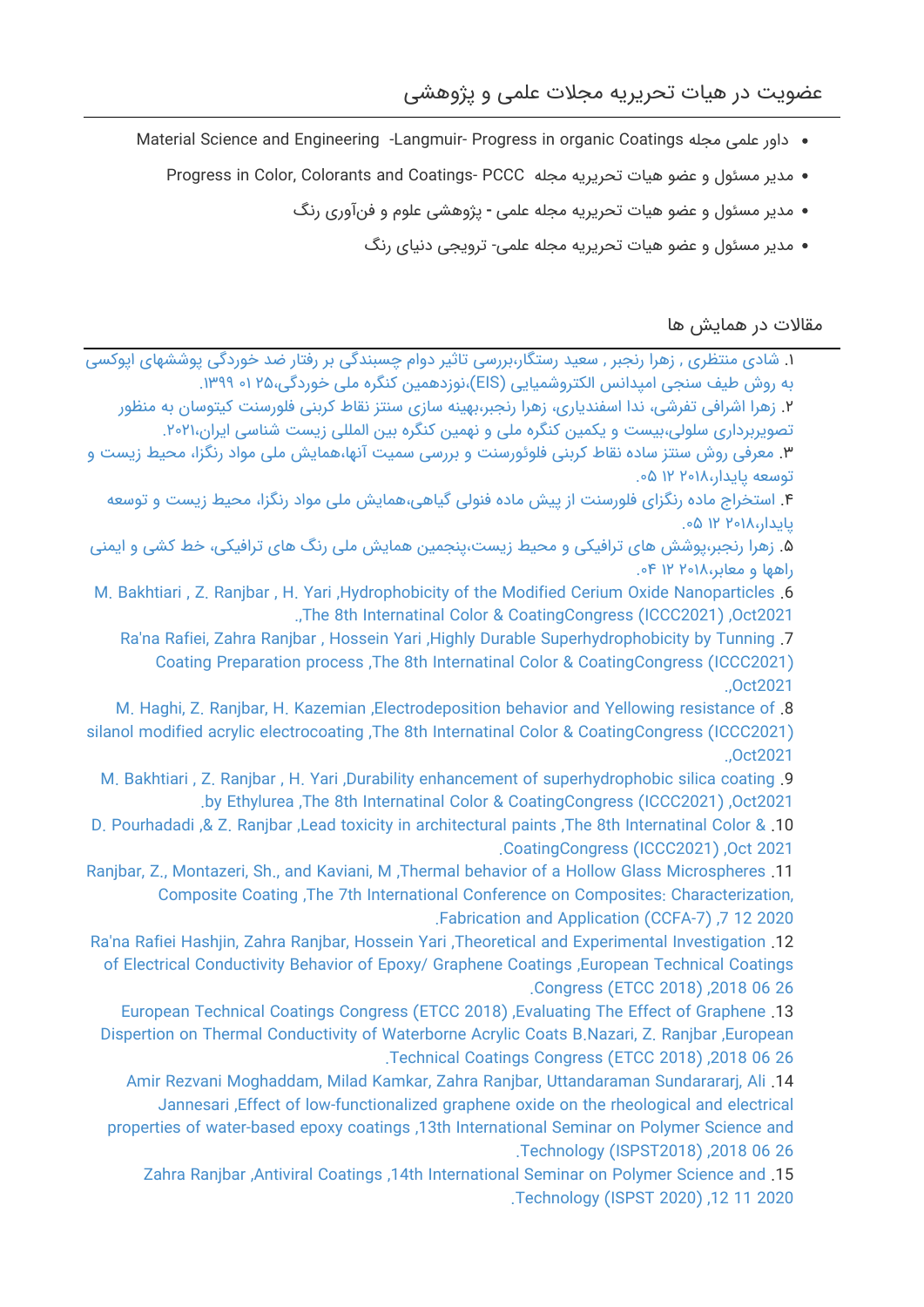مقالات در نشریات

[Elham Pakzad , Zahra Ranjbar , Mehdi Ghahari،Synthesis of octahedral cupper chromite spinel](https://faculty.icrc.ac.ir/zahra-ranjbar/fa/articlesInPublications/377/synthesis-of-octahedral-cupper-chromite-spinel-for-spectrally-selective-absorber-ssa-coatings) .۱ [.for spectrally selective absorber \(SSA\) coatings،Progress in Organic Coatings،۲۰۱۹ ۰۳ ۱۳](https://faculty.icrc.ac.ir/zahra-ranjbar/fa/articlesInPublications/377/synthesis-of-octahedral-cupper-chromite-spinel-for-spectrally-selective-absorber-ssa-coatings) [Ra'Na Rafiei Hashjin , Zahra Ranjbar , Hossein Yari،۱۳\) Modeling of electrical conductive](https://faculty.icrc.ac.ir/zahra-ranjbar/fa/articlesInPublications/931/13-modeling-of-electrical-conductive-graphene-filled-epoxy-coatings) .۲ [.۱۲۵،۲۰۱۸ مجلد،graphene filled epoxy coatings،Progress in Organic Coatings](https://faculty.icrc.ac.ir/zahra-ranjbar/fa/articlesInPublications/931/13-modeling-of-electrical-conductive-graphene-filled-epoxy-coatings) [Ahmadabadi H, Rastegar S, Ranjbar Z،Modeling physico-mechanical properties of an و azdani](https://faculty.icrc.ac.ir/zahra-ranjbar/fa/articlesInPublications/395/modeling-physico-mechanical-properties-of-an-individual-photopolymerization-induced-urethane-based-microgel-particle) .۳ [.individual photopolymerization-induced urethane-based microgel particle،Polymer،۲۰۱۵ ۰۵ ۰۱](https://faculty.icrc.ac.ir/zahra-ranjbar/fa/articlesInPublications/395/modeling-physico-mechanical-properties-of-an-individual-photopolymerization-induced-urethane-based-microgel-particle) .۴ [شادی منتظری , زهرا رنجبر , سعید رستگار،برسی تاثیر خواص ویسکوالاستیک بر رفتار حفاظتی پوشش](https://faculty.icrc.ac.ir/zahra-ranjbar/fa/articlesInPublications/924/%D8%A8%D8%B1%D8%B3%DB%8C-%D8%AA%D8%A7%D8%AB%DB%8C%D8%B1-%D8%AE%D9%88%D8%A7%D8%B5-%D9%88%DB%8C%D8%B3%DA%A9%D9%88%D8%A7%D9%84%D8%A7%D8%B3%D8%AA%DB%8C%DA%A9-%D8%A8%D8%B1-%D8%B1%D9%81%D8%AA%D8%A7%D8%B1-%D8%AD%D9%81%D8%A7%D8%B8%D8%AA%DB%8C-%D9%BE%D9%88%D8%B4%D8%B4-%D8%A7%D9%BE%D9%88%DA%A9%D8%B3%DB%8C-%D8%A8%D8%A7-%D8%A7%D8%B3%D8%AA%D9%81%D8%A7%D8%AF%D9%87-%D8%A7%D8%B2-%D9%85%D8%AF%D9%84-%D8%A2%D8%B2%D9%85%D9%88%D9%86-%D8%AE%D8%B2%D8%B4-4-%D8%A7%D9%84%D9%85%D8%A7%D9%86%D9%87) [اپوکسی با استفاده از مدل آزمون خزش ۴ المانه،نشریه علمی پژوهشی مواد پیشرفته و پوشش های نوین.۱۴۰۰،](https://faculty.icrc.ac.ir/zahra-ranjbar/fa/articlesInPublications/924/%D8%A8%D8%B1%D8%B3%DB%8C-%D8%AA%D8%A7%D8%AB%DB%8C%D8%B1-%D8%AE%D9%88%D8%A7%D8%B5-%D9%88%DB%8C%D8%B3%DA%A9%D9%88%D8%A7%D9%84%D8%A7%D8%B3%D8%AA%DB%8C%DA%A9-%D8%A8%D8%B1-%D8%B1%D9%81%D8%AA%D8%A7%D8%B1-%D8%AD%D9%81%D8%A7%D8%B8%D8%AA%DB%8C-%D9%BE%D9%88%D8%B4%D8%B4-%D8%A7%D9%BE%D9%88%DA%A9%D8%B3%DB%8C-%D8%A8%D8%A7-%D8%A7%D8%B3%D8%AA%D9%81%D8%A7%D8%AF%D9%87-%D8%A7%D8%B2-%D9%85%D8%AF%D9%84-%D8%A2%D8%B2%D9%85%D9%88%D9%86-%D8%AE%D8%B2%D8%B4-4-%D8%A7%D9%84%D9%85%D8%A7%D9%86%D9%87) .۵ [شادی منتظری , زهرا رنجبر , سعید رستگار،بررسی تاثیر دوام چسبندگی بر رفتار حفاظت از خرودگی پوشش](https://faculty.icrc.ac.ir/zahra-ranjbar/fa/articlesInPublications/923/%D8%A8%D8%B1%D8%B1%D8%B3%DB%8C-%D8%AA%D8%A7%D8%AB%DB%8C%D8%B1-%D8%AF%D9%88%D8%A7%D9%85-%DA%86%D8%B3%D8%A8%D9%86%D8%AF%DA%AF%DB%8C-%D8%A8%D8%B1-%D8%B1%D9%81%D8%AA%D8%A7%D8%B1-%D8%AD%D9%81%D8%A7%D8%B8%D8%AA-%D8%A7%D8%B2-%D8%AE%D8%B1%D9%88%D8%AF%DA%AF%DB%8C-%D9%BE%D9%88%D8%B4%D8%B4-%D9%87%D8%A7%DB%8C-%D8%A7%D9%BE%D9%88%DA%A9%D8%B3%DB%8C-%D8%A8%D9%87-%D8%B1%D9%88%D8%B4-%D8%B7%DB%8C%D9%81-%D8%B3%D9%86%D8%AC%DB%8C-%D8%A7%D9%85%D9%BE%D8%AF%D8%A7%D9%86%D8%B3-%D8%A7%D9%84%DA%A9%D8%AA%D8%B1%D9%88%D8%B4%DB%8C%D9%85%DB%8C%D8%A7%DB%8C%DB%8C-eis-) [های اپوکسی به روش طیف سنجی امپدانس الکتروشیمیایی \(EIS\(،فصلنامه علوم و مهندسی خوردگی.۱۴۰۰،](https://faculty.icrc.ac.ir/zahra-ranjbar/fa/articlesInPublications/923/%D8%A8%D8%B1%D8%B1%D8%B3%DB%8C-%D8%AA%D8%A7%D8%AB%DB%8C%D8%B1-%D8%AF%D9%88%D8%A7%D9%85-%DA%86%D8%B3%D8%A8%D9%86%D8%AF%DA%AF%DB%8C-%D8%A8%D8%B1-%D8%B1%D9%81%D8%AA%D8%A7%D8%B1-%D8%AD%D9%81%D8%A7%D8%B8%D8%AA-%D8%A7%D8%B2-%D8%AE%D8%B1%D9%88%D8%AF%DA%AF%DB%8C-%D9%BE%D9%88%D8%B4%D8%B4-%D9%87%D8%A7%DB%8C-%D8%A7%D9%BE%D9%88%DA%A9%D8%B3%DB%8C-%D8%A8%D9%87-%D8%B1%D9%88%D8%B4-%D8%B7%DB%8C%D9%81-%D8%B3%D9%86%D8%AC%DB%8C-%D8%A7%D9%85%D9%BE%D8%AF%D8%A7%D9%86%D8%B3-%D8%A7%D9%84%DA%A9%D8%AA%D8%B1%D9%88%D8%B4%DB%8C%D9%85%DB%8C%D8%A7%DB%8C%DB%8C-eis-) [Zahra Fatahi, Neda Esfandiari, Zahra Ranjbar,A New Anti-counterfeiting Feature Relying on](https://faculty.icrc.ac.ir/zahra-ranjbar/fa/articlesInPublications/747/a-new-anti-counterfeiting-feature-relying-on-invisible-non-toxic-fluorescent-carbon-dots) .6 [.Invisible Non-toxic Fluorescent Carbon Dots,Journal of Analysis and Testing,4 11 2020](https://faculty.icrc.ac.ir/zahra-ranjbar/fa/articlesInPublications/747/a-new-anti-counterfeiting-feature-relying-on-invisible-non-toxic-fluorescent-carbon-dots) [M. Khodadadi Yazdi, B. Noorbakhsh, B. Nazari, Z. Ranjbar,Preparation and EMI shielding](https://faculty.icrc.ac.ir/zahra-ranjbar/fa/articlesInPublications/727/preparation-and-emi-shielding-performance-of-epoxynon-metallic-conductive-fillers-nano-composite) .7 [performance of epoxynon-metallic conductive fillers nano-composite,Progress in Organic](https://faculty.icrc.ac.ir/zahra-ranjbar/fa/articlesInPublications/727/preparation-and-emi-shielding-performance-of-epoxynon-metallic-conductive-fillers-nano-composite) [.Coatings,Vol. 145,25 03 2020](https://faculty.icrc.ac.ir/zahra-ranjbar/fa/articlesInPublications/727/preparation-and-emi-shielding-performance-of-epoxynon-metallic-conductive-fillers-nano-composite)

[Designing of a pH-activatable carbon dots as a luminescent nanoprobale for recognizing](https://faculty.icrc.ac.ir/zahra-ranjbar/fa/articlesInPublications/934/designing-of-a-ph-activatable-carbon-dots-as-a-luminescent-nanoprobale-for-recognizing-folate-receptor-positive-cancer-cells) .8 [.folate receptor-positive cancer cells,Nanotechnology,24 12 2021](https://faculty.icrc.ac.ir/zahra-ranjbar/fa/articlesInPublications/934/designing-of-a-ph-activatable-carbon-dots-as-a-luminescent-nanoprobale-for-recognizing-folate-receptor-positive-cancer-cells)

[Sanaz Seraj ,& Shohre Rouhani, Zahra Ranjbar, Sepehr Lajevardi Esfahani,Fructose recognition](https://faculty.icrc.ac.ir/zahra-ranjbar/fa/articlesInPublications/811/fructose-recognition-using-novel-solid-state-electro-optical-nanosensor-based-on-boronate-tagged-fluorophore-modified-graphene-oxide-material-chemistry-and-physics-vol-270-2021)ُ .9 [using novel solid-state electro-optical nanosensor based on boronate- tagged fluorophore](https://faculty.icrc.ac.ir/zahra-ranjbar/fa/articlesInPublications/811/fructose-recognition-using-novel-solid-state-electro-optical-nanosensor-based-on-boronate-tagged-fluorophore-modified-graphene-oxide-material-chemistry-and-physics-vol-270-2021) [modified graphene oxide, Material chemistry and physics, Vol 270, 2021,Materials Chemistry and](https://faculty.icrc.ac.ir/zahra-ranjbar/fa/articlesInPublications/811/fructose-recognition-using-novel-solid-state-electro-optical-nanosensor-based-on-boronate-tagged-fluorophore-modified-graphene-oxide-material-chemistry-and-physics-vol-270-2021) [.Physics,2021 06 12](https://faculty.icrc.ac.ir/zahra-ranjbar/fa/articlesInPublications/811/fructose-recognition-using-novel-solid-state-electro-optical-nanosensor-based-on-boronate-tagged-fluorophore-modified-graphene-oxide-material-chemistry-and-physics-vol-270-2021)

[S. Roauhani et al.,Investigating of the Effects of rGO TiO2 on Photovoltanic Performance of](https://faculty.icrc.ac.ir/zahra-ranjbar/fa/articlesInPublications/867/investigating-of-the-effects-of-rgo-tio2-on-photovoltanic-performance-of-dsscs-devices) .10 [.DSSCs Devices,Progress in Color, Colorant and Coatings,2021 05 20](https://faculty.icrc.ac.ir/zahra-ranjbar/fa/articlesInPublications/867/investigating-of-the-effects-of-rgo-tio2-on-photovoltanic-performance-of-dsscs-devices)

[Sh. Montazer , Z. Ranjbar,S. Rastegar , F. Deflorian,A new approach to estimates the](https://faculty.icrc.ac.ir/zahra-ranjbar/fa/articlesInPublications/812/a-new-approach-to-estimates-the-adhesion-duability-of-an-epoxy-caoting-through-wet-and-dry-cycle-using-creep-recovery-modeling) .11 [adhesion duability of an epoxy caoting through wet and dry cycle using creep-recovery](https://faculty.icrc.ac.ir/zahra-ranjbar/fa/articlesInPublications/812/a-new-approach-to-estimates-the-adhesion-duability-of-an-epoxy-caoting-through-wet-and-dry-cycle-using-creep-recovery-modeling) [.modeling,Progress in Organic Coatings,2021](https://faculty.icrc.ac.ir/zahra-ranjbar/fa/articlesInPublications/812/a-new-approach-to-estimates-the-adhesion-duability-of-an-epoxy-caoting-through-wet-and-dry-cycle-using-creep-recovery-modeling)

[Z. Ranjbar , Sh. Montazer , M. Ostai,Preparation and characterization of a thermal barrier](https://faculty.icrc.ac.ir/zahra-ranjbar/fa/articlesInPublications/755/preparation-and-characterization-of-a-thermal-barrier-heat-resistant-silicone-caotong) .12 [.heat-resistant silicone caotong,Color, Colorant and CoatingsProgress in,2020](https://faculty.icrc.ac.ir/zahra-ranjbar/fa/articlesInPublications/755/preparation-and-characterization-of-a-thermal-barrier-heat-resistant-silicone-caotong)

[Sepehr Lajevardi Esfehani , Shohre Rouhani , Zahra Ranjbar,Layer-by-Layer Assembly of](https://faculty.icrc.ac.ir/zahra-ranjbar/fa/articlesInPublications/746/layer-by-layer-assembly-of-electroactive-dye-ldhs-nanoplatelet-matrix-film-for-advanced-dual-electro-optical-sensing-applications) .13 [Electroactive Dye/LDHs Nanoplatelet Matrix Film for Advanced Dual Electro-optical Sensing](https://faculty.icrc.ac.ir/zahra-ranjbar/fa/articlesInPublications/746/layer-by-layer-assembly-of-electroactive-dye-ldhs-nanoplatelet-matrix-film-for-advanced-dual-electro-optical-sensing-applications) [.Applications,Nanoscale Research Letters,2020](https://faculty.icrc.ac.ir/zahra-ranjbar/fa/articlesInPublications/746/layer-by-layer-assembly-of-electroactive-dye-ldhs-nanoplatelet-matrix-film-for-advanced-dual-electro-optical-sensing-applications)

[babak Nazari, Zahra Ranjbar, Ra'na Rafiei Hashjin, Amir Rezvani Moghaddam, Gelareh](https://faculty.icrc.ac.ir/zahra-ranjbar/fa/articlesInPublications/521/dispersing-graphene-in-aqueous-media-investigating-the-effect-of-diffrent-surfactants) .14 [Momeni, Behnaz Ranjbar,Dispersing graphene in aqueous media Investigating the effect of](https://faculty.icrc.ac.ir/zahra-ranjbar/fa/articlesInPublications/521/dispersing-graphene-in-aqueous-media-investigating-the-effect-of-diffrent-surfactants) [.diffrent surfactants,J. Colloids and Surfaces A,2019 10 05](https://faculty.icrc.ac.ir/zahra-ranjbar/fa/articlesInPublications/521/dispersing-graphene-in-aqueous-media-investigating-the-effect-of-diffrent-surfactants)

[Amir Rezvani Moghaddam ,Zahra Ranjbar, Uttandaraman Sundararaj, Ali Jannesari, Milad](https://faculty.icrc.ac.ir/zahra-ranjbar/fa/articlesInPublications/522/a-novel-electrically-conductive-water-borne-epoxy-nanocomposite-coating-based-on-graphene-facile-method-and-high-efficient-graphene-dispersion) .15 [Kammar,A novel electrically conductive water borne epoxy nanocomposite coating based on](https://faculty.icrc.ac.ir/zahra-ranjbar/fa/articlesInPublications/522/a-novel-electrically-conductive-water-borne-epoxy-nanocomposite-coating-based-on-graphene-facile-method-and-high-efficient-graphene-dispersion) [graphene facile method and high efficient graphene dispersion,Progress in Organic](https://faculty.icrc.ac.ir/zahra-ranjbar/fa/articlesInPublications/522/a-novel-electrically-conductive-water-borne-epoxy-nanocomposite-coating-based-on-graphene-facile-method-and-high-efficient-graphene-dispersion) [.Coatings,2019 07 05](https://faculty.icrc.ac.ir/zahra-ranjbar/fa/articlesInPublications/522/a-novel-electrically-conductive-water-borne-epoxy-nanocomposite-coating-based-on-graphene-facile-method-and-high-efficient-graphene-dispersion)

[Zahra Fatahi et al.,Physicochemical and Cytotoxicity Analysis of Green Synthesis Carbon](https://faculty.icrc.ac.ir/zahra-ranjbar/fa/articlesInPublications/376/physicochemical-and-cytotoxicity-analysis-of-green-synthesis-carbon-dots-for-cell-imaging) .16 [.Dots for Cell Imaging,EXCLI Journal,pp. 454-466,2019 05 23](https://faculty.icrc.ac.ir/zahra-ranjbar/fa/articlesInPublications/376/physicochemical-and-cytotoxicity-analysis-of-green-synthesis-carbon-dots-for-cell-imaging)

[Fatemeh Irani , Zahra Ranjbar , Ali Jannesari , Siamak moradian,Fabrication and](https://faculty.icrc.ac.ir/zahra-ranjbar/fa/articlesInPublications/379/fabrication-and-charazterization-of-microencapsulated-n-heptadecane-with-graphene-starch-composite-shell-for-thermal-energy-storage) .17

[charazterization of microencapsulated n-heptadecane with graphene/starch composite shell for](https://faculty.icrc.ac.ir/zahra-ranjbar/fa/articlesInPublications/379/fabrication-and-charazterization-of-microencapsulated-n-heptadecane-with-graphene-starch-composite-shell-for-thermal-energy-storage) [.thermal energy storage,Progress in Organic Coatings,2019 02 22](https://faculty.icrc.ac.ir/zahra-ranjbar/fa/articlesInPublications/379/fabrication-and-charazterization-of-microencapsulated-n-heptadecane-with-graphene-starch-composite-shell-for-thermal-energy-storage)

[Sepehr Lajevardi Esfahani , Shohre Rouhai , Zahra Ranjbar,Electrochemical solid-state](https://faculty.icrc.ac.ir/zahra-ranjbar/fa/articlesInPublications/378/electrochemical-solid-state-nanosensor-based-on-a-dual-amplification-strategy-for-sensitive-detection-of-fe-dopamine-) .18 nanosensor based on a dual amplification strategy for sensitive detection of (FeT-

[.dopamine\),Electrochimica Acta,Vol. 132,2019 01 11](https://faculty.icrc.ac.ir/zahra-ranjbar/fa/articlesInPublications/378/electrochemical-solid-state-nanosensor-based-on-a-dual-amplification-strategy-for-sensitive-detection-of-fe-dopamine-)

[Ra'na Rafiei Hashjin , Zahra Ranjbar , Hossein Yari,Modeling of electrical conductive](https://faculty.icrc.ac.ir/zahra-ranjbar/fa/articlesInPublications/380/modeling-of-electrical-conductive-graphene-filled-epoxy-coatings) .19 [.graphene filled epoxy coatings,Progress in Organic Coatings,2018 09 26](https://faculty.icrc.ac.ir/zahra-ranjbar/fa/articlesInPublications/380/modeling-of-electrical-conductive-graphene-filled-epoxy-coatings)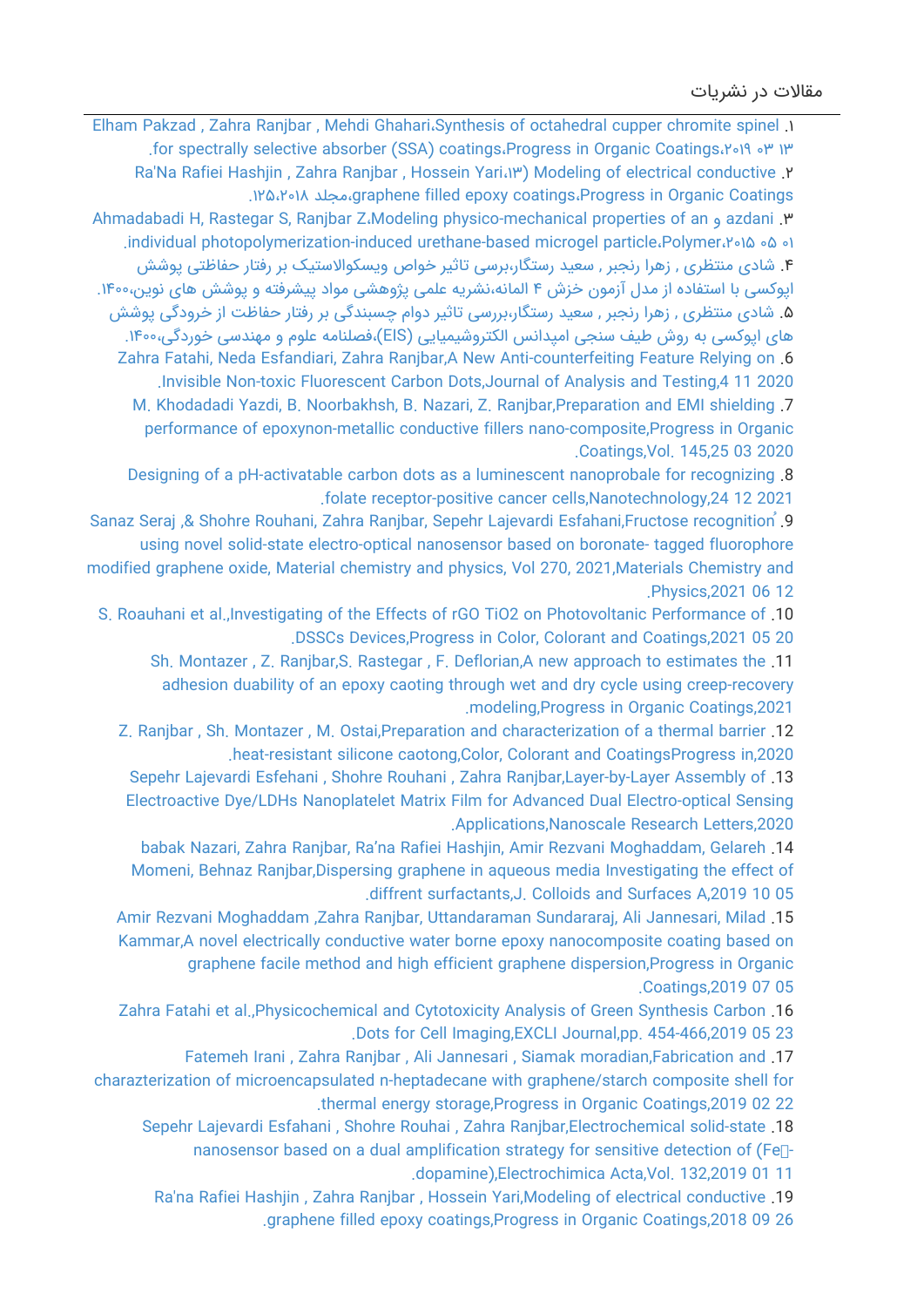[Michel Ferriol et al.,Short-Lasting Fire in Partially and Completely Cured Epoxy Coatings](https://faculty.icrc.ac.ir/zahra-ranjbar/fa/articlesInPublications/381/short-lasting-fire-in-partially-and-completely-cured-epoxy-coatings-containing-expandable-graphite-and-halloysite-nanotube-additives) .20 [Containing Expandable Graphite and Halloysite Nanotube Additives,Progress in Organic](https://faculty.icrc.ac.ir/zahra-ranjbar/fa/articlesInPublications/381/short-lasting-fire-in-partially-and-completely-cured-epoxy-coatings-containing-expandable-graphite-and-halloysite-nanotube-additives) [.Coatings,2018 07 08](https://faculty.icrc.ac.ir/zahra-ranjbar/fa/articlesInPublications/381/short-lasting-fire-in-partially-and-completely-cured-epoxy-coatings-containing-expandable-graphite-and-halloysite-nanotube-additives)

[M. Bhanrami , Z. Ranjbar , R.A. Khosroshahi , Sh. Ashhari,12\) Investigating corrosion](https://faculty.icrc.ac.ir/zahra-ranjbar/fa/articlesInPublications/382/12-investigating-corrosion-protection-properties-of-epoxy-thermal-insulators-through-cyclic-corrosion-test) .21 [protection properties of epoxy thermal insulators through cyclic corrosion test,Progress in](https://faculty.icrc.ac.ir/zahra-ranjbar/fa/articlesInPublications/382/12-investigating-corrosion-protection-properties-of-epoxy-thermal-insulators-through-cyclic-corrosion-test) [.Organic Coatings,2017 07 29](https://faculty.icrc.ac.ir/zahra-ranjbar/fa/articlesInPublications/382/12-investigating-corrosion-protection-properties-of-epoxy-thermal-insulators-through-cyclic-corrosion-test)

[Sh. Montazeri , Z. Ranjbar , S. Rastegar,A study on effects of viscoelastic properties on](https://faculty.icrc.ac.ir/zahra-ranjbar/fa/articlesInPublications/385/a-study-on-effects-of-viscoelastic-properties-on-protective-performance-of-epoxy-coatings-using-eis) .22

[.protective performance of epoxy coatings using EIS,Progress in Organic Coatings,2017 06 06](https://faculty.icrc.ac.ir/zahra-ranjbar/fa/articlesInPublications/385/a-study-on-effects-of-viscoelastic-properties-on-protective-performance-of-epoxy-coatings-using-eis)

[Sh. Montazeri , Z. Ranjbar , S. Rastegar,The correlation between adhesion durability and](https://faculty.icrc.ac.ir/zahra-ranjbar/fa/articlesInPublications/384/the-correlation-between-adhesion-durability-and-viscoelastic-creep-recovery-behavior-in-epoxy-coatings) .23 [.viscoelastic creep-recovery behavior in epoxy coatings,Progress in Organic Coatings,2017 06 03](https://faculty.icrc.ac.ir/zahra-ranjbar/fa/articlesInPublications/384/the-correlation-between-adhesion-durability-and-viscoelastic-creep-recovery-behavior-in-epoxy-coatings)

[Fateme Irani , Zahra Ranjbar , Siamak Moradian , Ali Jannesari,Microencapsulation of n-](https://faculty.icrc.ac.ir/zahra-ranjbar/fa/articlesInPublications/386/microencapsulation-of-n-heptadecane-phase-change-material-with-starch-shell) .24

[.heptadecane phase change material with starch shell,Progress in Organic Coatings,2017 05 13](https://faculty.icrc.ac.ir/zahra-ranjbar/fa/articlesInPublications/386/microencapsulation-of-n-heptadecane-phase-change-material-with-starch-shell) [Marzieh Bakhtiary , Noodeh , Siamak Moradian , Zahra Ranjbar,Edge protection improvement](https://faculty.icrc.ac.ir/zahra-ranjbar/fa/articlesInPublications/383/edge-protection-improvement-of-automotive-electrocoatings-in-the-presence-of-silica-nanoparticles) .25 [of automotive electrocoatings in the presence of silica nanoparticles,J. Surface & Coatings](https://faculty.icrc.ac.ir/zahra-ranjbar/fa/articlesInPublications/383/edge-protection-improvement-of-automotive-electrocoatings-in-the-presence-of-silica-nanoparticles) [.Technology,2017 03 18](https://faculty.icrc.ac.ir/zahra-ranjbar/fa/articlesInPublications/383/edge-protection-improvement-of-automotive-electrocoatings-in-the-presence-of-silica-nanoparticles)

[Marzieh Bakhtiary , Noodeh , Siamak Moradian , Zahra Ranjbar,Improvement of the edge](https://faculty.icrc.ac.ir/zahra-ranjbar/fa/articlesInPublications/388/improvement-of-the-edge-protection-of-an-automotive-electrocoatingin-presence-of-a-prepared-epoxy-amine-microgel) .26 [protection of an automotive electrocoatingin presence of a prepared epoxy-amine](https://faculty.icrc.ac.ir/zahra-ranjbar/fa/articlesInPublications/388/improvement-of-the-edge-protection-of-an-automotive-electrocoatingin-presence-of-a-prepared-epoxy-amine-microgel) [.microgel,Progress in Organic Coatings,2016 11 22](https://faculty.icrc.ac.ir/zahra-ranjbar/fa/articlesInPublications/388/improvement-of-the-edge-protection-of-an-automotive-electrocoatingin-presence-of-a-prepared-epoxy-amine-microgel)

[A. Allahdini, H. Yazdani Ahmadabadi, S. Rastegar, Z. Ranjbar,Capillary condensation-induced](https://faculty.icrc.ac.ir/zahra-ranjbar/fa/articlesInPublications/392/capillary-condensation-induced-anomalous-water-sorption-in-urethane-based-coatings-exposed-to-high-humidity-conditions) .27 [anomalous water sorption in urethane-based coatings exposed to high humidity conditions,J.](https://faculty.icrc.ac.ir/zahra-ranjbar/fa/articlesInPublications/392/capillary-condensation-induced-anomalous-water-sorption-in-urethane-based-coatings-exposed-to-high-humidity-conditions) [.Coat. Technol. Res,2016 10 20](https://faculty.icrc.ac.ir/zahra-ranjbar/fa/articlesInPublications/392/capillary-condensation-induced-anomalous-water-sorption-in-urethane-based-coatings-exposed-to-high-humidity-conditions)

[S. L. Esfahani , Z. Ranjbar , S. Rastegar,Comparison of corrosion protection of normal and](https://faculty.icrc.ac.ir/zahra-ranjbar/fa/articlesInPublications/387/comparison-of-corrosion-protection-of-normal-and-galvanised-steel-coated-by-cathodic-electrocoatings-using-eis-and-salt-spray-tests) .28 [galvanised steel coated by cathodic electrocoatings using EIS and salt spray tests,J. Corrosion](https://faculty.icrc.ac.ir/zahra-ranjbar/fa/articlesInPublications/387/comparison-of-corrosion-protection-of-normal-and-galvanised-steel-coated-by-cathodic-electrocoatings-using-eis-and-salt-spray-tests) [.Engineering, Science and Technology,2016 04 29](https://faculty.icrc.ac.ir/zahra-ranjbar/fa/articlesInPublications/387/comparison-of-corrosion-protection-of-normal-and-galvanised-steel-coated-by-cathodic-electrocoatings-using-eis-and-salt-spray-tests)

[Heydarian S, Ranjbar Z, Rastegar S,Electrophoretic Deposition Behavior of Chitosan](https://faculty.icrc.ac.ir/zahra-ranjbar/fa/articlesInPublications/394/electrophoretic-deposition-behavior-of-chitosan-biopolymer-as-a-function-of-solvent-type) .29 [Biopolymer as a Function of Solvent Type,Polymer-Plastics Technology and Engineering,2015 09](https://faculty.icrc.ac.ir/zahra-ranjbar/fa/articlesInPublications/394/electrophoretic-deposition-behavior-of-chitosan-biopolymer-as-a-function-of-solvent-type) [.29](https://faculty.icrc.ac.ir/zahra-ranjbar/fa/articlesInPublications/394/electrophoretic-deposition-behavior-of-chitosan-biopolymer-as-a-function-of-solvent-type)

[Hadi Gholamiyan, Asghar Tarmian, Zahra Ranjbar, Ali Abdolkhani, Mohammad Azadfallah](https://faculty.icrc.ac.ir/zahra-ranjbar/fa/articlesInPublications/389/silane-nanofilm-formation-by-sol-gel-processes-for-promoting-adhesion-of-waterborne-and-solvent-borne-coatings-to-wood-surface) .30 [and Carsten Mai,Silane nanofilm formation by sol-gel processes for promoting adhesion of](https://faculty.icrc.ac.ir/zahra-ranjbar/fa/articlesInPublications/389/silane-nanofilm-formation-by-sol-gel-processes-for-promoting-adhesion-of-waterborne-and-solvent-borne-coatings-to-wood-surface) [.waterborne and solvent-borne coatings to wood surface,Holzforschung,2015 07 21](https://faculty.icrc.ac.ir/zahra-ranjbar/fa/articlesInPublications/389/silane-nanofilm-formation-by-sol-gel-processes-for-promoting-adhesion-of-waterborne-and-solvent-borne-coatings-to-wood-surface)

[Yazdani ,& Ahmadabadi H, Rastegar S, Ranjbar Z,A modified De-Gennes's trumpet model for](https://faculty.icrc.ac.ir/zahra-ranjbar/fa/articlesInPublications/396/a-modified-de-gennes-s-trumpet-model-for-the-prediction-of-practical-adhesion-of-dynamically-and-structurally-heterogeneous-polymeric-networks-on-solid-surfaces) .31 [the prediction of practical adhesion of dynamically and structurally heterogeneous polymeric](https://faculty.icrc.ac.ir/zahra-ranjbar/fa/articlesInPublications/396/a-modified-de-gennes-s-trumpet-model-for-the-prediction-of-practical-adhesion-of-dynamically-and-structurally-heterogeneous-polymeric-networks-on-solid-surfaces) [.networks on solid surfaces,RSC Advances,2015 06 02](https://faculty.icrc.ac.ir/zahra-ranjbar/fa/articlesInPublications/396/a-modified-de-gennes-s-trumpet-model-for-the-prediction-of-practical-adhesion-of-dynamically-and-structurally-heterogeneous-polymeric-networks-on-solid-surfaces)

[M. Zabet, S. Moradian, Z. Ranjbar, N. Zanganeh,Effect of carbon nanotubes on electrical and](https://faculty.icrc.ac.ir/zahra-ranjbar/fa/articlesInPublications/390/effect-of-carbon-nanotubes-on-electrical-and-mechanical-properties-of-multiwalled-carbon-nanotubes-epoxy-coatings) .32 [mechanical properties of multiwalled carbon nanotubes/epoxy coatings,J. Coat. Technol.](https://faculty.icrc.ac.ir/zahra-ranjbar/fa/articlesInPublications/390/effect-of-carbon-nanotubes-on-electrical-and-mechanical-properties-of-multiwalled-carbon-nanotubes-epoxy-coatings) [.Res,2015 05 25](https://faculty.icrc.ac.ir/zahra-ranjbar/fa/articlesInPublications/390/effect-of-carbon-nanotubes-on-electrical-and-mechanical-properties-of-multiwalled-carbon-nanotubes-epoxy-coatings)

[Samaneh Heydarian, Zahra Ranjbar, Saeed Rastegar,Chitosan biopolymer as an antimicrobial](https://faculty.icrc.ac.ir/zahra-ranjbar/fa/articlesInPublications/393/chitosan-biopolymer-as-an-antimicrobial-agent-in-automotive-electro-coatings-the-effect-of-solid-content) .33 [agent in automotive electro coatings: The effect of solid content,Progress in Organic](https://faculty.icrc.ac.ir/zahra-ranjbar/fa/articlesInPublications/393/chitosan-biopolymer-as-an-antimicrobial-agent-in-automotive-electro-coatings-the-effect-of-solid-content) [.Coatings,2015 04 04](https://faculty.icrc.ac.ir/zahra-ranjbar/fa/articlesInPublications/393/chitosan-biopolymer-as-an-antimicrobial-agent-in-automotive-electro-coatings-the-effect-of-solid-content)

[S. Rastegar, Z. Ranjbar and H. Y. Ahmadabadi,Diffusion limited behaviour of hydrophobised](https://faculty.icrc.ac.ir/zahra-ranjbar/fa/articlesInPublications/391/diffusion-limited-behaviour-of-hydrophobised-thin-uv-curable-nanocomposite-coatings-against-model-electrolyte) .34 [thin UV-curable nanocomposite coatings against model electrolyte,The International Journal of](https://faculty.icrc.ac.ir/zahra-ranjbar/fa/articlesInPublications/391/diffusion-limited-behaviour-of-hydrophobised-thin-uv-curable-nanocomposite-coatings-against-model-electrolyte) [.Corrosion Processes and Corrosion Control,2014 12 30](https://faculty.icrc.ac.ir/zahra-ranjbar/fa/articlesInPublications/391/diffusion-limited-behaviour-of-hydrophobised-thin-uv-curable-nanocomposite-coatings-against-model-electrolyte)

[H. Yari, M. Mohseni, M. Messori, Z. Ranjbar,Tribological properties and scratch healing of a](https://faculty.icrc.ac.ir/zahra-ranjbar/fa/articlesInPublications/397/tribological-properties-and-scratch-healing-of-a-typical-automotive-nano-clearcoat-modified-by-a-polyhedral-oligomeric-silsesquioxane-compound) .35 [typical automotive nano clearcoat modified by a polyhedral Oligomeric Silsesquioxane](https://faculty.icrc.ac.ir/zahra-ranjbar/fa/articlesInPublications/397/tribological-properties-and-scratch-healing-of-a-typical-automotive-nano-clearcoat-modified-by-a-polyhedral-oligomeric-silsesquioxane-compound) [.compound,European Polymer Journal,2014 09 07](https://faculty.icrc.ac.ir/zahra-ranjbar/fa/articlesInPublications/397/tribological-properties-and-scratch-healing-of-a-typical-automotive-nano-clearcoat-modified-by-a-polyhedral-oligomeric-silsesquioxane-compound)

[Sanaz Seraj, Zahra Ranjbar, Ali Jannesari,Synthesis and characterization of an ant cratering](https://faculty.icrc.ac.ir/zahra-ranjbar/fa/articlesInPublications/399/synthesis-and-characterization-of-an-ant-cratering-agent-based-on-aptes-for-cathodic-electro-coatings) .36

[.agent based on APTES for Cathodic electro coatings,Progress in Organic Coatings,2014 05 19](https://faculty.icrc.ac.ir/zahra-ranjbar/fa/articlesInPublications/399/synthesis-and-characterization-of-an-ant-cratering-agent-based-on-aptes-for-cathodic-electro-coatings)

[H. Yazdani Ahmadabadi, S. Rastegar, Z. Ranjbar, A. Allahdini,The impact of baking conditions](https://faculty.icrc.ac.ir/zahra-ranjbar/fa/articlesInPublications/398/the-impact-of-baking-conditions-on-physico-chemical-characteristics-influencing-topography-and-appearance-aspects-of-polyurethane-coating) .37 [on physico-chemical characteristics influencing topography and appearance aspects of](https://faculty.icrc.ac.ir/zahra-ranjbar/fa/articlesInPublications/398/the-impact-of-baking-conditions-on-physico-chemical-characteristics-influencing-topography-and-appearance-aspects-of-polyurethane-coating)

[.polyurethane coating,Progress in Organic Coatings,2014 05 12](https://faculty.icrc.ac.ir/zahra-ranjbar/fa/articlesInPublications/398/the-impact-of-baking-conditions-on-physico-chemical-characteristics-influencing-topography-and-appearance-aspects-of-polyurethane-coating)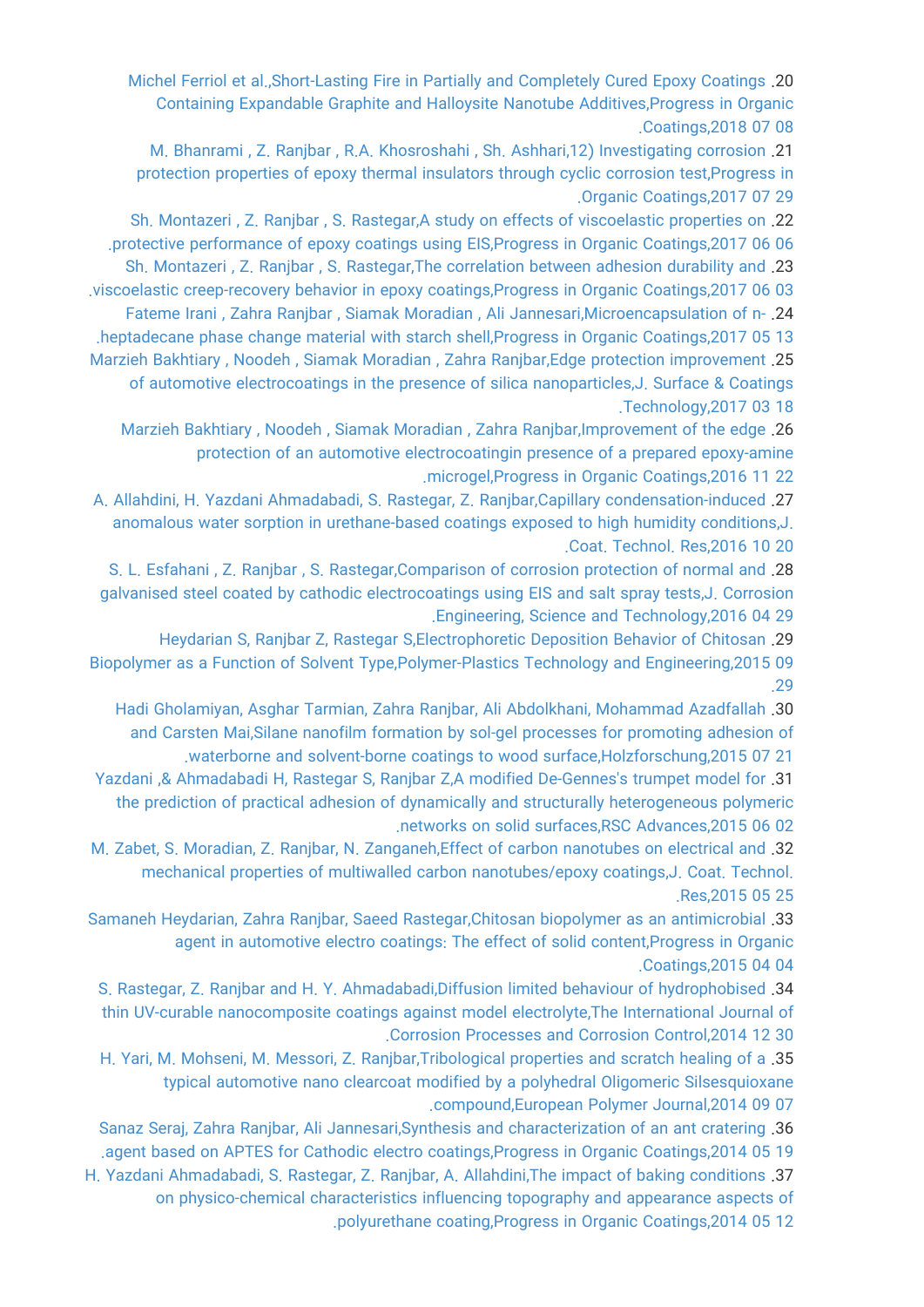[Sepehr Lajevardi Esfahani, Zahra Ranjbar, Saeed Rastegar,An electrochemical and](https://faculty.icrc.ac.ir/zahra-ranjbar/fa/articlesInPublications/400/an-electrochemical-and-mechanical-approach-to-the-corrosion-resistance-of-cathodic-electro-coatings-under-combined-cyclic-and-dc-polarization-conditions) .38 [mechanical approach to the corrosion resistance of Cathodic electro coatings under combined](https://faculty.icrc.ac.ir/zahra-ranjbar/fa/articlesInPublications/400/an-electrochemical-and-mechanical-approach-to-the-corrosion-resistance-of-cathodic-electro-coatings-under-combined-cyclic-and-dc-polarization-conditions) [.cyclic and DC polarization conditions,Progress in Organic Coatings,2014 03 29](https://faculty.icrc.ac.ir/zahra-ranjbar/fa/articlesInPublications/400/an-electrochemical-and-mechanical-approach-to-the-corrosion-resistance-of-cathodic-electro-coatings-under-combined-cyclic-and-dc-polarization-conditions) [Ehsan Bakhshandeh, Ali Jannesari, Zahra Ranjbar, Sarah Sobhani, Mohammad Reza](https://faculty.icrc.ac.ir/zahra-ranjbar/fa/articlesInPublications/402/anti-corrosion-hybrid-coatings-based-on-epoxy-silica-nano-composites-toward-relationship-between-the-morphology-and-eis-data) .39 [Saeb,Anti-corrosion hybrid coatings based on epoxy–silica nano-composites: Toward](https://faculty.icrc.ac.ir/zahra-ranjbar/fa/articlesInPublications/402/anti-corrosion-hybrid-coatings-based-on-epoxy-silica-nano-composites-toward-relationship-between-the-morphology-and-eis-data) [.relationship between the morphology and EIS data,Progress in Organic Coatings,2014 03 17](https://faculty.icrc.ac.ir/zahra-ranjbar/fa/articlesInPublications/402/anti-corrosion-hybrid-coatings-based-on-epoxy-silica-nano-composites-toward-relationship-between-the-morphology-and-eis-data) [M. Mohammad Raei Nayini, S. Bastani, Z. Ranjbar,Synthesis and characterization of](https://faculty.icrc.ac.ir/zahra-ranjbar/fa/articlesInPublications/401/synthesis-and-characterization-of-functionalized-carbon-nanotubes-with-different-wetting-behaviors-and-their-influence-on-the-wetting-properties-of-carbon-nanotubes-polymethylmethacrylate-coatings) .40 [functionalized carbon nanotubes with different wetting behaviors and their influence on the](https://faculty.icrc.ac.ir/zahra-ranjbar/fa/articlesInPublications/401/synthesis-and-characterization-of-functionalized-carbon-nanotubes-with-different-wetting-behaviors-and-their-influence-on-the-wetting-properties-of-carbon-nanotubes-polymethylmethacrylate-coatings) [wetting properties of carbon nanotubes/polymethylmethacrylate coatings,Progress in Organic](https://faculty.icrc.ac.ir/zahra-ranjbar/fa/articlesInPublications/401/synthesis-and-characterization-of-functionalized-carbon-nanotubes-with-different-wetting-behaviors-and-their-influence-on-the-wetting-properties-of-carbon-nanotubes-polymethylmethacrylate-coatings) [.Coatings,2013 11 25](https://faculty.icrc.ac.ir/zahra-ranjbar/fa/articlesInPublications/401/synthesis-and-characterization-of-functionalized-carbon-nanotubes-with-different-wetting-behaviors-and-their-influence-on-the-wetting-properties-of-carbon-nanotubes-polymethylmethacrylate-coatings)

[Vakili Tahami SH, Ranjbar Z, Bastani S,Aggregation and Charging Behavior of Polydisperse](https://faculty.icrc.ac.ir/zahra-ranjbar/fa/articlesInPublications/412/aggregation-and-charging-behavior-of-polydisperse-and-monodisperse-colloidal-epoxy-amine-adducts) .41 [.and Monodisperse Colloidal Epoxy-Amine Adducts,Soft Materials,2013 07 01](https://faculty.icrc.ac.ir/zahra-ranjbar/fa/articlesInPublications/412/aggregation-and-charging-behavior-of-polydisperse-and-monodisperse-colloidal-epoxy-amine-adducts)

[M. Rashvand, Z. Ranjbar,Effect of nano-ZnO particles on the corrosion resistance of](https://faculty.icrc.ac.ir/zahra-ranjbar/fa/articlesInPublications/405/effect-of-nano-zno-particles-on-the-corrosion-resistance-of-polyurethane-based-waterborne-coatings-immersed-in-sodium-chloride-solution-via-eis-technique) .42 [polyurethane-based waterborne coatings immersed in sodium chloride solution via EIS](https://faculty.icrc.ac.ir/zahra-ranjbar/fa/articlesInPublications/405/effect-of-nano-zno-particles-on-the-corrosion-resistance-of-polyurethane-based-waterborne-coatings-immersed-in-sodium-chloride-solution-via-eis-technique) [.technique,Progress in Organic Coatings,2013 04 26](https://faculty.icrc.ac.ir/zahra-ranjbar/fa/articlesInPublications/405/effect-of-nano-zno-particles-on-the-corrosion-resistance-of-polyurethane-based-waterborne-coatings-immersed-in-sodium-chloride-solution-via-eis-technique)

[Yari H, Mohseni M, Ranjbar Z, Messori M, Naimi ,& Jamal MR,Novel toughened automotive](https://faculty.icrc.ac.ir/zahra-ranjbar/fa/articlesInPublications/403/novel-toughened-automotive-clear-coats-modified-by-a-polyester-amide-hyper-branched-polymer-structural-and-mechanical-aspects) .43 [clear coats modified by a polyester-amide hyper branched polymer: structural and mechanical](https://faculty.icrc.ac.ir/zahra-ranjbar/fa/articlesInPublications/403/novel-toughened-automotive-clear-coats-modified-by-a-polyester-amide-hyper-branched-polymer-structural-and-mechanical-aspects) [.aspects,Polymers for Advanced Technologies,2013 02 12](https://faculty.icrc.ac.ir/zahra-ranjbar/fa/articlesInPublications/403/novel-toughened-automotive-clear-coats-modified-by-a-polyester-amide-hyper-branched-polymer-structural-and-mechanical-aspects)

[Yari H, Mohseni M, Ranjbar Z,Thermo mechanical and Chemo rheology Properties of a](https://faculty.icrc.ac.ir/zahra-ranjbar/fa/articlesInPublications/404/thermo-mechanical-and-chemo-rheology-properties-of-a-thermosetting-acrylic-melamine-clear-coat-modified-with-a-hyper-branched-polymer) .44 [Thermosetting Acrylic/Melamine Clear coat Modified with a Hyper branched Polymer,Journal of](https://faculty.icrc.ac.ir/zahra-ranjbar/fa/articlesInPublications/404/thermo-mechanical-and-chemo-rheology-properties-of-a-thermosetting-acrylic-melamine-clear-coat-modified-with-a-hyper-branched-polymer) [.Applied Polymer Science,2012 12 25](https://faculty.icrc.ac.ir/zahra-ranjbar/fa/articlesInPublications/404/thermo-mechanical-and-chemo-rheology-properties-of-a-thermosetting-acrylic-melamine-clear-coat-modified-with-a-hyper-branched-polymer)

[Pazokifard S, Esfandeh M, Mirabedini SM, Mohseni M, Ranjbar Z,Investigating the role of](https://faculty.icrc.ac.ir/zahra-ranjbar/fa/articlesInPublications/407/investigating-the-role-of-surface-treated-titanium-dioxide-nanoparticles-on-self-cleaning-behavior-of-an-acrylic-fa-ade-coating) .45 surface treated titanium dioxide nanoparticles on self-cleaning behavior of an acrylic fallade [.coating,J Coat Technol Res.,2012 07 03](https://faculty.icrc.ac.ir/zahra-ranjbar/fa/articlesInPublications/407/investigating-the-role-of-surface-treated-titanium-dioxide-nanoparticles-on-self-cleaning-behavior-of-an-acrylic-fa-ade-coating)

[Rashvand M, Ranjbar Z.,Degradation and stabilization of an aromatic polyurethane coating](https://faculty.icrc.ac.ir/zahra-ranjbar/fa/articlesInPublications/410/degradation-and-stabilization-of-an-aromatic-polyurethane-coating-during-an-artificial-aging-test-via-ftir-spectroscopy) .46 [.during an artificial aging test via FTIR spectroscopy,Materials and Corrosion,2012 06 06](https://faculty.icrc.ac.ir/zahra-ranjbar/fa/articlesInPublications/410/degradation-and-stabilization-of-an-aromatic-polyurethane-coating-during-an-artificial-aging-test-via-ftir-spectroscopy)

[Azadeh Kaffashi , Ali Jannesari & Zahra Ranjbar,Silicone fouling-release coatings: effects of](https://faculty.icrc.ac.ir/zahra-ranjbar/fa/articlesInPublications/408/silicone-fouling-release-coatings-effects-of-the-molecular-weight-of-poly-dimethylsiloxane-and-tetraethyl-orthosilicate-on-the-magnitude-of-pseudo-barnacle-adhesion-strength) .47 [the molecular weight of poly\(dimethylsiloxane\) and tetraethyl orthosilicate on the magnitude of](https://faculty.icrc.ac.ir/zahra-ranjbar/fa/articlesInPublications/408/silicone-fouling-release-coatings-effects-of-the-molecular-weight-of-poly-dimethylsiloxane-and-tetraethyl-orthosilicate-on-the-magnitude-of-pseudo-barnacle-adhesion-strength) [pseudo barnacle adhesion strength,The Journal of Bioadhesion and Biofilm Research,2012 05](https://faculty.icrc.ac.ir/zahra-ranjbar/fa/articlesInPublications/408/silicone-fouling-release-coatings-effects-of-the-molecular-weight-of-poly-dimethylsiloxane-and-tetraethyl-orthosilicate-on-the-magnitude-of-pseudo-barnacle-adhesion-strength) [.07](https://faculty.icrc.ac.ir/zahra-ranjbar/fa/articlesInPublications/408/silicone-fouling-release-coatings-effects-of-the-molecular-weight-of-poly-dimethylsiloxane-and-tetraethyl-orthosilicate-on-the-magnitude-of-pseudo-barnacle-adhesion-strength)

[Najafi F, Ranjbar Z, Shirkavand Hadavand B, Montazeri S.,Synthesis and Characterization of](https://faculty.icrc.ac.ir/zahra-ranjbar/fa/articlesInPublications/409/synthesis-and-characterization-of-comb-polycarboxylic-acid-dispersants-for-coatings) .48 [Comb Polycarboxylic Acid Dispersants for Coatings,Journal of Applied Polymer Science,2012 04](https://faculty.icrc.ac.ir/zahra-ranjbar/fa/articlesInPublications/409/synthesis-and-characterization-of-comb-polycarboxylic-acid-dispersants-for-coatings) [.15](https://faculty.icrc.ac.ir/zahra-ranjbar/fa/articlesInPublications/409/synthesis-and-characterization-of-comb-polycarboxylic-acid-dispersants-for-coatings)

[Rashvand M, Ranjbar Z, Rastegar S.,Preserving Anti-Corrosion Properties of Epoxy Based](https://faculty.icrc.ac.ir/zahra-ranjbar/fa/articlesInPublications/411/preserving-anti-corrosion-properties-of-epoxy-based-coatings-simultaneously-exposed-to-humidity-and-uv-radiation-using-nano-zinc-oxide) .49 [Coatings Simultaneously Exposed to Humidity and UV-Radiation Using Nano Zinc Oxide,Journal](https://faculty.icrc.ac.ir/zahra-ranjbar/fa/articlesInPublications/411/preserving-anti-corrosion-properties-of-epoxy-based-coatings-simultaneously-exposed-to-humidity-and-uv-radiation-using-nano-zinc-oxide) [.of The Electrochemical Society,2012 01 12](https://faculty.icrc.ac.ir/zahra-ranjbar/fa/articlesInPublications/411/preserving-anti-corrosion-properties-of-epoxy-based-coatings-simultaneously-exposed-to-humidity-and-uv-radiation-using-nano-zinc-oxide)

[M. Rostami, M. Mohseni, Z. Ranjbar,An attempt to quantitatively predict the interfacial](https://faculty.icrc.ac.ir/zahra-ranjbar/fa/articlesInPublications/406/an-attempt-to-quantitatively-predict-the-interfacial-adhesion-of-differently-surface-treated-nanosilicas-in-a-polyurethane-coating-matrix-using-tensile-strength-and-dmta-analysis) .50 [adhesion of differently surface treated nanosilicas in a polyurethane coating matrix using tensile](https://faculty.icrc.ac.ir/zahra-ranjbar/fa/articlesInPublications/406/an-attempt-to-quantitatively-predict-the-interfacial-adhesion-of-differently-surface-treated-nanosilicas-in-a-polyurethane-coating-matrix-using-tensile-strength-and-dmta-analysis)

[.strength and DMTA analysis,International Journal of Adhesion and Adhesives,2011 12 13](https://faculty.icrc.ac.ir/zahra-ranjbar/fa/articlesInPublications/406/an-attempt-to-quantitatively-predict-the-interfacial-adhesion-of-differently-surface-treated-nanosilicas-in-a-polyurethane-coating-matrix-using-tensile-strength-and-dmta-analysis)

[Rostami M, Mohseni M, Ranjbar Z,Investigating the effect of pH on the surface chemistry of](https://faculty.icrc.ac.ir/zahra-ranjbar/fa/articlesInPublications/414/investigating-the-effect-of-ph-on-the-surface-chemistry-of-an-amino-silane-treated-nano-silica) .51 [.an amino silane treated nano silica,Pigment & Resin Technology,2011 05 06](https://faculty.icrc.ac.ir/zahra-ranjbar/fa/articlesInPublications/414/investigating-the-effect-of-ph-on-the-surface-chemistry-of-an-amino-silane-treated-nano-silica)

[M. Rashvand, Z. Ranjbar, S. Rastegar,Nano zinc oxide as a UV-stabilizer for aromatic](https://faculty.icrc.ac.ir/zahra-ranjbar/fa/articlesInPublications/415/nano-zinc-oxide-as-a-uv-stabilizer-for-aromatic-polyurethane-coatings) .52

[.polyurethane coatings,Progress in Organic Coatings,2011 040 07](https://faculty.icrc.ac.ir/zahra-ranjbar/fa/articlesInPublications/415/nano-zinc-oxide-as-a-uv-stabilizer-for-aromatic-polyurethane-coatings)

[Pazokifard, Sh., Mirabedini, S. M., Esfandeh, M., Mohseni, M. and Ranjbar, Z,Silane grafting of](https://faculty.icrc.ac.ir/zahra-ranjbar/fa/articlesInPublications/413/silane-grafting-of-tio2-nanoparticles-dispersibility-and-photoactivity-in-aqueous-solutions) .53 [TiO2 nanoparticles: dispersibility and photoactivity in aqueous solutions,Surf. Interface Anal,2011](https://faculty.icrc.ac.ir/zahra-ranjbar/fa/articlesInPublications/413/silane-grafting-of-tio2-nanoparticles-dispersibility-and-photoactivity-in-aqueous-solutions) [.04 13](https://faculty.icrc.ac.ir/zahra-ranjbar/fa/articlesInPublications/413/silane-grafting-of-tio2-nanoparticles-dispersibility-and-photoactivity-in-aqueous-solutions)

[S.H. Vakili Tahami, Z. Ranjbar, S. Bastani,Preparation and stability behavior of the colloidal](https://faculty.icrc.ac.ir/zahra-ranjbar/fa/articlesInPublications/416/preparation-and-stability-behavior-of-the-colloidal-epoxy-1-1-iminodi-2-propanol-adducts) .54 [.epoxy-1,1-iminodi-2-propanol adducts,Progress in Organic Coatings,2011 02 25](https://faculty.icrc.ac.ir/zahra-ranjbar/fa/articlesInPublications/416/preparation-and-stability-behavior-of-the-colloidal-epoxy-1-1-iminodi-2-propanol-adducts)

[M. Rostami, Z. Ranjbar, M. Mohseni,Investigating the interfacial interaction of different amino](https://faculty.icrc.ac.ir/zahra-ranjbar/fa/articlesInPublications/418/investigating-the-interfacial-interaction-of-different-amino-silane-treated-nano-silicas-with-a-polyurethane-coating) .55 [.silane treated nano silicas with a polyurethane coating,Applied Surface Science,2010 11 15](https://faculty.icrc.ac.ir/zahra-ranjbar/fa/articlesInPublications/418/investigating-the-interfacial-interaction-of-different-amino-silane-treated-nano-silicas-with-a-polyurethane-coating)